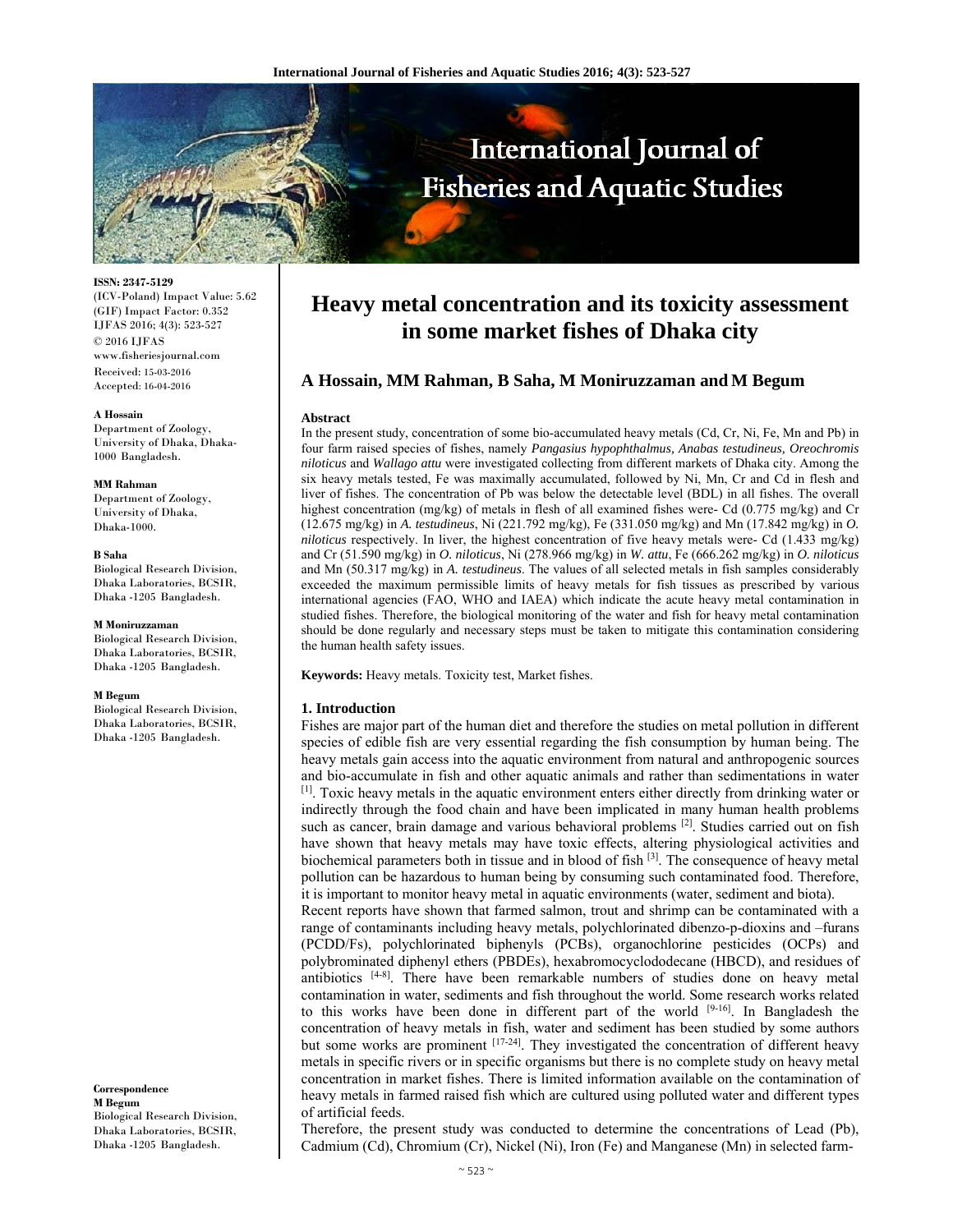raised fishes from different markets of Dhaka city regarding their consumption by human being to formulate the health safety measures. The specific objectives of the present study were -1. To determine the concentrations of Lead (Pb), Cadmium (Cd), Chromium (Cr), Nickel (Ni), Iron (Fe) and Manganese (Mn) in fish from three markets of Dhaka city. 2. To identify the level of heavy metals accumulated in flesh and liver of fish frequently consumed by the city dwellers. 3. To detect the level of toxicity due to higher concentration in selected fishes. 4. To determine the prevalence of chemical hazards caused by heavy metals in farmed fish. 5. To assess the risks associated with farmed fish addressing human health safety issues regarding the fish consumption.

## **2. Materials and Methods**

The present study was conducted jointly at the Fisheries Laboratory, Department Zoology, and University of Dhaka and at the Soil Agronomy and Environment Laboratory of BCSIR, Dhaka, Bangladesh (a South Asian Country) following standard methods as laid down in APHA, AWWA, WPCF<sup>[25]</sup> using Atomic Absorption Spectrophotometer (AAS). Samples from each of the four species (*Pangasius hypophthalmus, Anabas testudineous, Oreochromis niloticus*  and *Wallago attu*) were collected from three markets viz. Hatirpool Bazar, Ananda Bazar, Kathalbagan Bazar on monthly basis for half a year from January, 2013 to June, 2013. Fish samples of uniform size were collected into icebox, from three different bazaars, and taken to the laboratory at the same days, cleaned with sterile distilled water and then dissected. Samples (flesh and liver) were taken from fish for digestion method. The digests prepared in triplicate with blank digestion to quantify possible contamination during sample preparation and analysis. The diluted digests of samples of flesh and liver of selected fish were analyzed for Pb Cd, Cr, Ni, Fe and Mn, with flame Atomic Absorption Spectrophotometer (Model AA-7000F) equipped with dual

background correction system using aqueous calibration standards prepared from standard solutions of the respective elements. The final concentration of each heavy metal was estimated multiplying the actual concentration of machine reading with the primary dilution factor. All statistical analyses were performed using a statistical software namely SPSS (version 15).

## **3. Results and Discussions**

The present study investigated the level of concentrations of Pb, Cd, Cr, Ni, Fe and Mn accumulated in flesh and liver of four species of fish along with their toxicity due to higher concentration and the risks associated with those fishes addressing human health safety issues. The average concentration of Cd, Cr, Ni, Fe and Mn in *P. hypophthalmus*, *A. testudineus, O. niloticus* and in *W. attu* has been presented in Tab. 1. The orders of fish containing different heavy metals in flesh can be sequenced as for Cd  $(A.$  *testudineus*  $> 0$ . *niloticus > P. hypophthalmus > W. attu*), Cr (*A. testudineus > O. niloticus > W. attu> P. hypophthalmus*), Ni (*O. niloticus> P. hypophthalmus > A. testudineus > W. attu*)*,* Fe (*P. hypophthalmus > W. attu > A. testudineus > O. niloticus*) and for Mn  $(O.$  niloticus > W. attu > P. hypophthalmus > A. *testudineus*). This orders were found in liver as for Cd (*O. niloticus > W. attu > A. testudineus >P. hypophthalmus*), Cr (*O. niloticus > P. hypophthalmus > A. testudineus > W. attu*), Ni (*W. attu > O. niloticus > P. hypophthalmus > A. testudineus*), Fe (*A. testudineus > P. hypophthalmus > W. attu > O. niloticus* and for Mn (*A. testudineus > W. attu> O. niloticus> P. hypophthalmus*). The order of metal concentration was same both in flesh and liver of fishes that found as Fe> Ni> Mn> Cr> Cd. Fig. 1 and 2 showing the average concentration of selected metals in flesh and liver found in *P. hypophthalmus*, *A. testudineus, O. niloticus* and *W. attu***.** 

| <b>Studied Fish</b>                   | <b>Investigated Part of</b><br>fish | Cadmium<br>(Cd)   | Chromium<br>(Cr)  | Nickel (Ni)    | <b>Iron</b><br>(F <sub>e</sub> ) | <b>Manganese</b><br>(Mn) |
|---------------------------------------|-------------------------------------|-------------------|-------------------|----------------|----------------------------------|--------------------------|
| P. hypophthalamus                     | Flesh                               | 0.641             | 6.350             | 144.683        | 247.800                          | 9.4167                   |
|                                       | Liver                               | 0.616             | 7.450             | 231.500        | 572.017                          | 20.708                   |
| A. testudineus                        | Flesh                               | 0.775             | 12.675            | 130.550        | 188.800                          | 8.775                    |
|                                       | Liver                               | 0.941             | 5.800             | 118.592        | 438.125                          | 50.317                   |
| O. niloticus                          | Flesh                               | 0.758             | 10.200            | 221.792        | 331.050                          | 17.842                   |
|                                       | Liver                               | 1.433             | 51.590            | 238.583        | 666.262                          | 25.875                   |
| W. attu                               | Flesh                               | 0.578             | 6.953             | 101.488        | 132.708                          | 10.095                   |
|                                       | Liver                               | 1.321             | 16.779            | 278.966        | 523.775                          | 28.558                   |
| Concentration in flesh(Mean $\pm$ SD) |                                     | $0.688 \pm 0.094$ | $9.045 \pm 2.952$ | 149.628±51.359 | 225.089±84.84                    | 11.532±4.240             |
| Concentration in liver(Mean $\pm$ SD) |                                     | $1.078 \pm 0.372$ | 20.405±21.344     | 216.910±68.799 | 550.0448±95.228                  | 31.365±13.048            |

**Table 1:** Average heavy metal concentration (mg/kg) in different parts of fishes collected from different markets.



**Fig 1:** Heavy metal concentration in flesh of investigated fishes



collected from three markets of Dhaka city **Fig 2:** Heavy metal concentration in liver of investigated fishes collected from three markets of Dhaka city.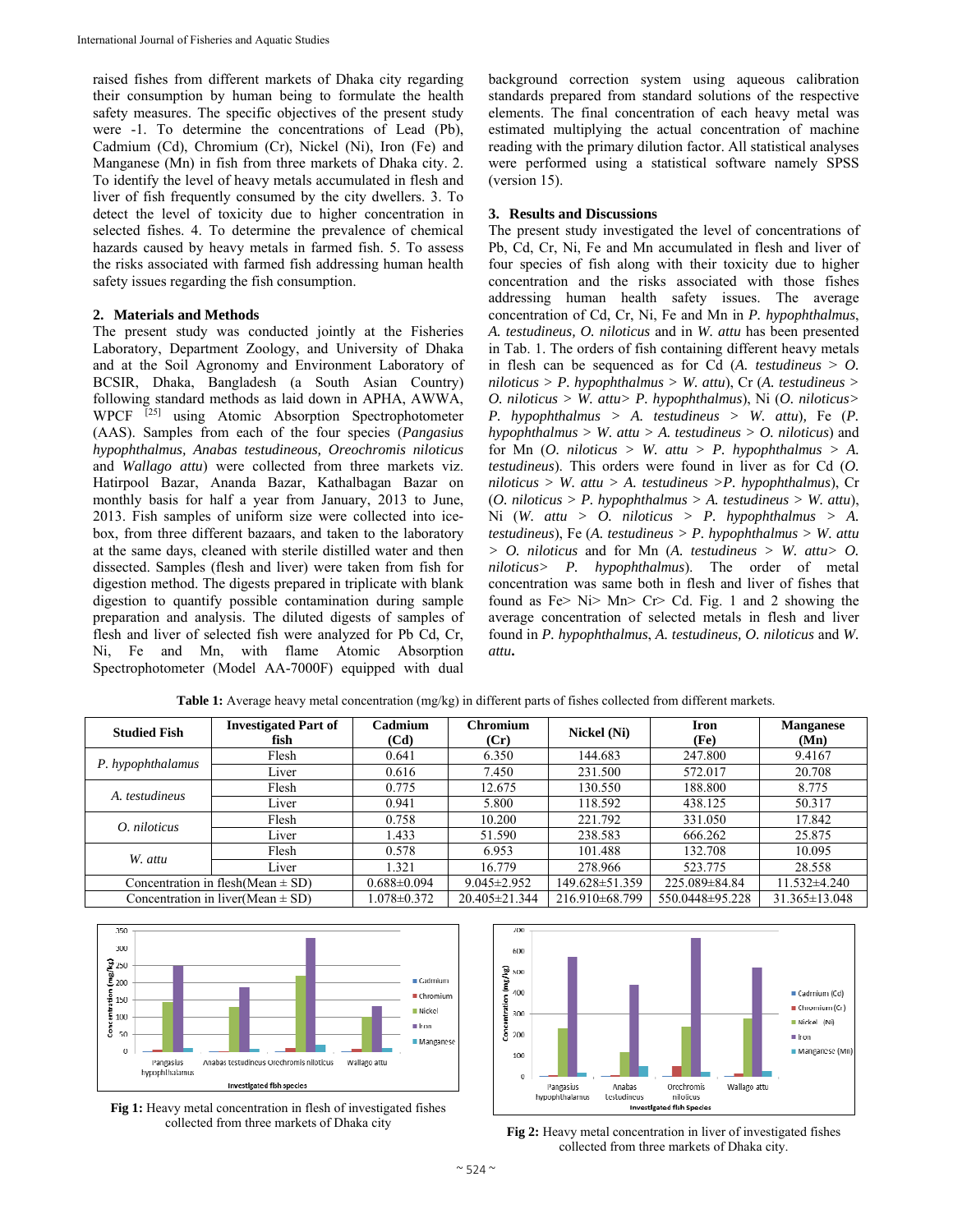# **3.1 Variation of metal concentration in flesh and liver of selected fishes**

The concentration of heavy metals in all the fish organs investigated in the present study showed their (Cd, Cr, Ni, and Mn) acute toxic levels in flesh and liver of four species of fishes collected from three markets from Dhaka city. Among the studied metal, only Pb was below the detection level in all fishes. The overall concentration of Cd, Cr, Ni, and Mn both in flesh and liver of all fishes exceeded the maximum permissible limits recommended by different international organization.



**Fig 3:** Co-relation of metals in flesh with the corresponding concentration in liver of *P. hypophthalmus*



**Fig 4:** Co-relation of metals in flesh with the corresponding concentration in liver of *A. testudineus*



**Fig 5:** Co-relation of metals in flesh with the corresponding concentration in liver of *O. niloticus* 



**Fig 6:** Co-relation of metals in flesh with the corresponding concentration in liver of *W. attu.*

Figure (3-6) shows the overall variation of Cd, Cr, Ni, Fe and Mn in flesh and liver of *P. hypophthalmus*, *A. testudineus, O. niloticus* and in *W. attu*. The overall concentration of each metal significantly varied between flesh and liver of fishes (*P*<0.05). The accumulation of metals in liver was higher than that flesh of fishes as Liver > Flesh. The average concentration (mg/kg) of selected metals in flesh was found as in *O. niloticus*  (Cd: 0.758± 0.375, Cr: 10.200±1.260, Ni: 221.792±113.89, Fe:  $331.050 \pm 284.974$  and Mn:  $17.842 \pm 14.061$ ) where Kebede <sup>[26]</sup> found the concentration (mg/kg) in same fish as Cd (0.44- 1.43), Ni (7.80-15.9), Fe (18.7-53.0), Mn (1.03-6.78) that was lower than the levels of present investigation.

Edward *et al.* <sup>[27]</sup> have found the level of concentration (mg/kg) in different fish tissues as Fe  $(1.09)$  Mn  $(0.82)$  Pb  $(0.09)$  Cd  $(0.04)$  but the order of heavy metals studied in the present investigation was as Fe (225.089)>Ni(149.628)>Mn  $(11.532)$  > Cr  $(9.045)$  > Cd  $(0.688)$  in flesh and in liver as Fe  $(550.0048)$ >Ni $(216.910)$ >Mn  $(31.365)$ >Cr  $(20.405)$ >Cd (1.078). This comparison clearly shows the differences in concentration and the order of heavy metals between two studies except the highest position of iron (Fig.1-2). Kumar [28] had also observed the order of concentration in different species of pond fishes as Fe >Mn>Ni>Cd which is somewhat similar to present study accumulating position Mn and Ni. The concentration of metals (Cd: 0.642±0.275, Cr: 6.350±4.070, Ni: 144.683±54.548, Fe: 247.800±75.840 and Mn: 9.417±5.760) in *P. hypophthalmus* and in *A. testudineus* (Cd:  $0.775 \pm 0.175$ , Cr:  $12.675 \pm 2.652$ , Ni:  $130.550 \pm 82.344$ , Fe: 188.800±136.416 and Mn: 8.775±5.112), was higher than maximum permissible limit of WHO, FAO and IAEA [29, 30, 31] but the levels of Pb and Cd were below the toxic limit in Pangas and Climbing Perch in study of Monalisa *et al.* [10]. In the present study metal accumulating organ of fish can be arranged as Liver >flesh which is also similar to the findings of Ambedkar and Muniyan [11] who studied on different freshwater fish species.

The overall Cr levels (9.045  $\pm$ 2.952) in fish flesh under present study is higher than that of Ahmad *et al*., [23] who have studied the concentration of Cr in six species of fish of Buriganga River that varied from 5.27 to 7.38 mg/kg, respectively. Ahmed *et al.* <sup>[24]</sup> have investigated the average bioaccumulation levels of Cr in Ayre fish, *Sperrata aor* from Daleswari River of Dhaka as 1.458 mg/kg which was also lower than the average concentration in fishes under present study. Haque *et al.* [20] found the Ni concentration in *Puntius sophore* as 0.94 to 4.59 mg/kg and in *Mystus vittatus* as 1.17 to 8.68 mg/kg which is lower than the average value (149.628 mg/kg) of Ni in the studied fishes. Sharif *et al.* [17] recorded it in different fish species ranging from 1.20 to 6.10 mg/kg. Ahmad *et al.,* [23] have studied the concentration of Ni in six species of fish, which varied seasonally from 8.25 to 11.21 mg/kg that was higher than the results of present investigation. The average concentration of Cd  $(0.688±0.094)$  in present investigation is higher than that of Haque et al. <sup>[20]</sup>who have studied the Cd concentration in *P. sophore* as 0.24 to 0.41mg/kg and in *M. vittatus* as 0.24 to 0.58 mg/kg which is nearer to the average value of Ni prevailed presently in the fishes of selected rivers. Mn concentrations in different fish species ranging from 4.76 to 71.61 mg/kg recorded by Sharif *et al.* [17] shows little similarity with Mn concentration (11.532±4.240) of present study. Significant differences (*P*<0.05) in the concentrations of heavy metal were noticed between the flesh and liver of studied fishes collected from different markets of Dhaka city (Fig.3-6). The differences in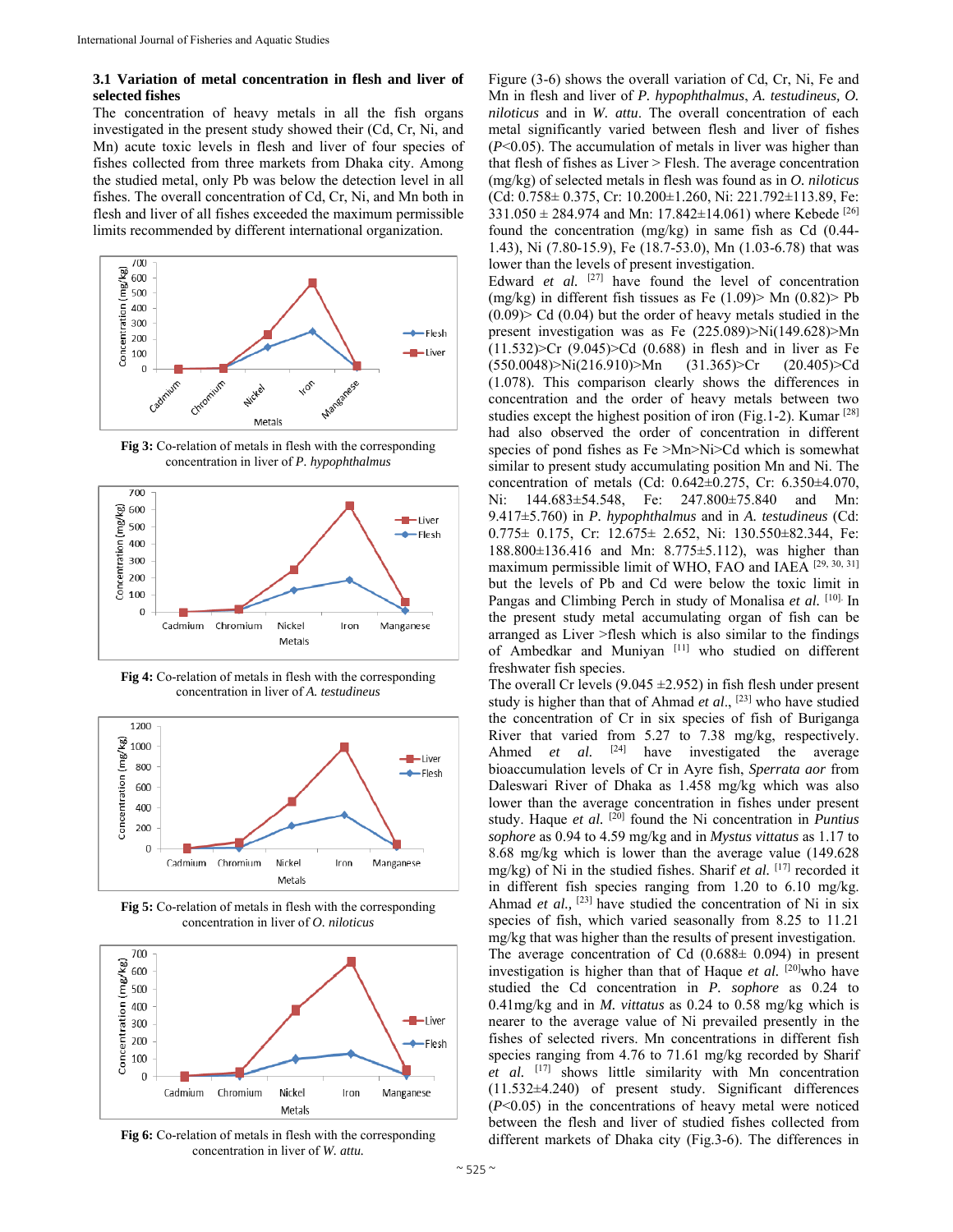the level of accumulation in the different organs of the test fishes can primarily be attributed to the differences in the physiological role of each organ [32]. This high level of metals in the liver tissues for all the fishes is due to the fact that, the liver is a target organ for the accumulation of these elements. Considerable variation in the concentration of metals found in sample fishes of three markets might be associated with the place of collection from different farms or pond or water bodies located in different polluted prone regions of the country. It is reported that artificially fish feeds (supplied to the intensive and semi-intensive fish farm) are being manufactured mixing with different tannery and some industrial by products. The highest value of Fe in studied fish might be due to use of shallow ground waters in the farm ponds and it also associated with the usage of iron made pipe for water supply in the pond. The toxic concentration of Cd, Cr, Fe, and Mn of the present study might be attributed to this fact. Moreover, polluted water entering from different polluted sources may cause the higher concentration of these metals in farm reared fishes those frequently consumed by human beings. As, the present investigation explored the abnormal accumulation of selected heavy metals (Cd, Cr, Ni, Fe and Mn,) in studied species of market fishes in Dhaka city; so, there is high health risk to consumers of the fishes in the area for heavy metal toxicity.

## **4. Conclusion**

When considering the heavy metals concentrations in fish species, the most important aspect is their toxicity to humans suitable for human consumption. The results of this study showed that extreme higher concentrations of heavy metal elements (Cr, Mn, Ni, Cd) in selected market fish of Dhaka city. The results revealed that frequently consumed fishes are harmful to consumers because observed values of heavy metals were higher (2-100 times) than the permissible limits issued by FAO/WHO/IAEA for human consumption. So, it is a matter of concern in fish accumulation. As the fish is one of the main protein sources to diet of human, it is necessary that biological monitoring of the water and fish meant for consumption should be done regularly. Laws enacted to protect our environment should be enforced. More intensive study is needed in order to determine the bioaccumulation of heavy metals in fishes from the different markets of Dhaka city. Further study on accumulation of other heavy metals (Hg, Zn, As, Cu etc.) organochlorine pesticides, and other toxins in fish tissues should be undertaken considering human health safety issues in Bangladesh.

## **5. References**

- 1. Luinnik PM, Zubenko IB. Role of bottom sediments in the secondary pollution of aquatic environment by heavy metal compounds. Lakes and Reservoirs. Res. and Manag, 2000; 5:11-21.
- 2. Forstner U, Wittman GTW. Metal pollution in aquatic Environment. Spring Verlag Berlin, Heides berg, New York., 1981, 336.
- 3. Larsson A, Haux C, Sjobeck M. Fish physiology and metal pollution: Results and experiences from laboratory and field studies. Ecotox. Environ. Safe. 1985; 9:250-281.
- 4. Zennegg M, Kohler M, Gerecke AC, Schmid P. Polybrominated diphenyl ethers in whitefish from Swiss lakes and farmed rainbow trout. Chemosphere, 2003; 51:545-553.
- 5. Hites RA, Foran JA, Carpenter DO, Hamilton MC, Knuth

BA, Schwager SJ. Global assessment of organic contaminants in farmed salmon. Science, 2004a; 303:226- 229.

- 6. Hites RA, Foran JA, Schwager SJ, Knuth BA, Hamilton MC, Carpenter DO. Global assessment of polybrominated diphenyl ethers in farmed and wild salmon. Environ Sci and Technol, 2004b; 38:4945-4949.
- 7. Hayat S, Javed M, Razzaq S. Growth performance of metal stressed major carps viz. Catla catla, Labeo rohita and Cirrhina mrigala reared under semi-intensive culture system. Pakistan Vet. J. 2007; 27(1):8-12.
- 8. Hastein T, Hjeltnes B, Lillehaug A, Utne Skare J, Berntssen M, Lundebye AK. Food safety hazards that occur during the production stage: challenges for fish farming and the fishing industry. Rev. sci. tech. Off. Int. Epiz. 2006; 25:607-625.
- Kebede A, Wondimu T. Distribution of trace elements in muscles and organs of Telapia(Oreochromis niloticus) from Lakes Awassa and Ziway, Ethiopia. Bull. of Chem. Soc. of Ethiopia, 2004;18(2):119-130.
- 10. Monalisa K, Islam MZ, Khan TA, Abdullah ATM, Hoque MM. Comparative study on nutrient contents of native and hybrid Koi (Anabas testudineus) and Pangas (Pangasius pangasius, Pangasius hypophthalmus) fish in Bangladesh. Int. Food Research J. 2013; 20(2):791-797.
- 11. Ambedkar G, Muniyan M. Analysis of heavy metals in water, sediments and selected freshwater fish collected from Gadilam River, Tamilnadu, India. Int. J of Toxic. And Appl. Pharmacol. 2012; 2(2):25-30.
- 12. Kumar B, Mukherjee DP, Kumar S, Mishra M, Prakash, D, Singh SK, et al. Bioaccumulation of heavy metals in muscle tissue of fishes from selected aquaculture ponds in east Kolkata wetlands. Annals of Bio. Res, 2011; 2 (5):125-134.
- 13. Vinodhini R, Narayanan M. Bioaccumulation of heavy metals in organs of fresh water fish Cyprinus carpio (Common carp). Int. J Environ. Sci. Tech.; 2008; 5(2), 179-182.
- 14. Oyakhilome GI, Aiyesanmi AF, Adefemi1 SO, SS Asaolu1. Heavy Metals Concentration in Sediment and Fish Samples from Owena Multi-Purpose Dam, Ondo State, Southern Nigeria. British J of App. Sci. & Techno. 2013; 3(1):65-76.
- 15. Öztürk M, Özözen G, Minareci O, Minareci E. Determination of heavy metals in fish, water and sediments of avsar Dam Lake in turkey. Iran. J Environ. Health. Sci. Eng. 2009; 6(2):73-80.
- 16. Edward JB, Idowu EO, Oso JA, Ibidapo OR. Determination of heavy metal concentration in fish samples, sediment and water from Odo-Ayo River inAdo-Ekiti, Ekiti-State, Nigeria. Int. J of Envt. Monitoring and Analysis, 2013; 1(1):27-33.
- 17. Sharif AKM, Alamgir M, Mustafa AI, Hossain MA, Amin MN. Trace element concentrations in ten species of freshwater fish of Bangladesh. The Sci. Total Environ. 1993; 138:117-126.
- 18. Khan YSA, Hossain MS, Hossain SMGA, Halimuzzaman AHM. (An environment of trace metals in the GBM Estuary. J Remote sensing. Environ, 1998; 2:103-113.
- 19. Haque MR, Ullah SM, Ahmed MK, Azad MS. Seasonal variation in physico-chemical parameters of water and sediment in the rivers of Sundarban mangrove forest. J NOAMI, 2003a; 24(2):463-472.
- 20. Haque W, Ahmed ATA, Tarafdar SA, Akhter S, Quraishi